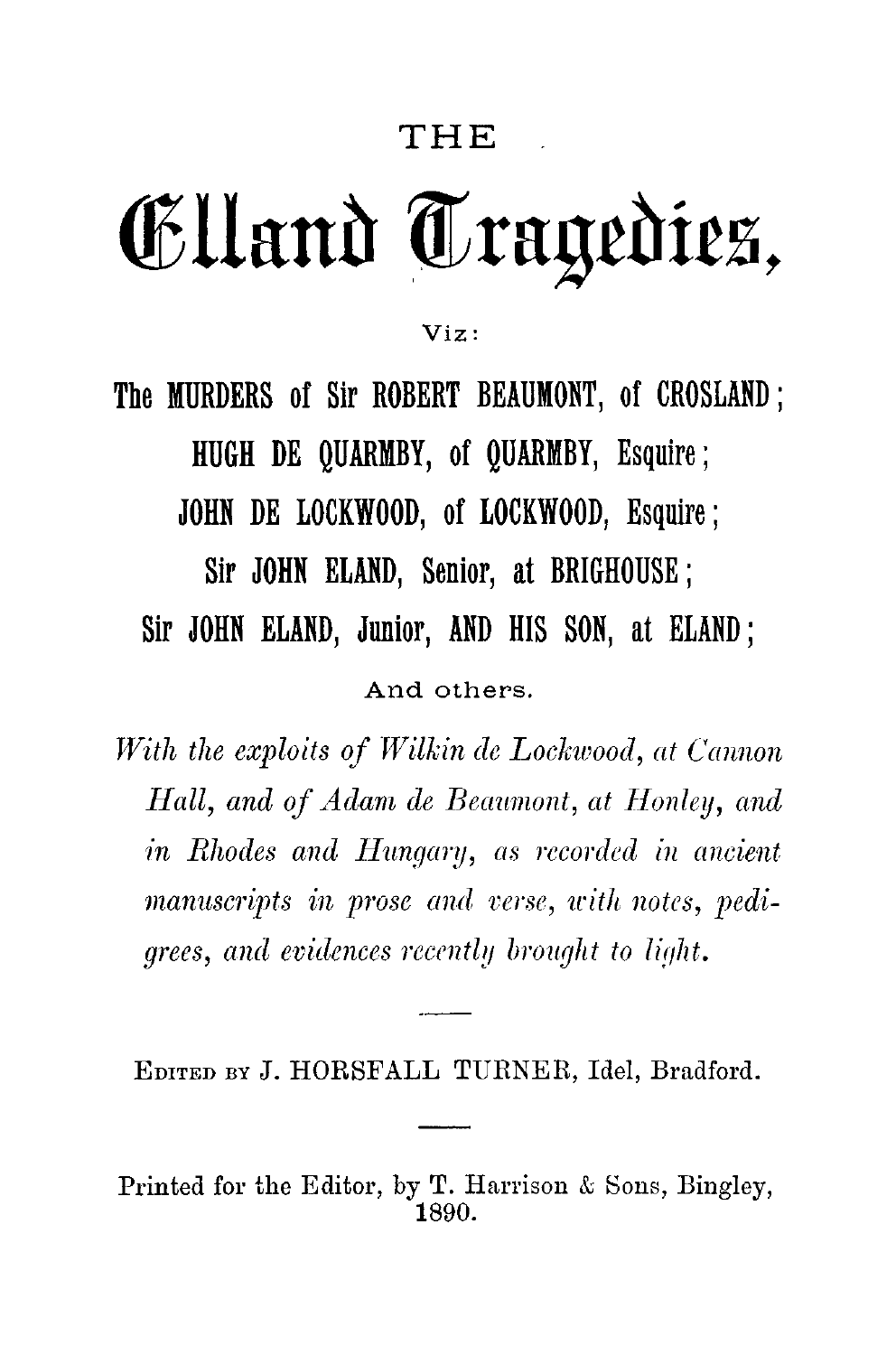## INTRODUCTION.

IT was not uncommon for Norman barons to make war on each other, especially in Stephen's reign as shewn by Brady. The great lords of Wakefield and Pontefract the Warrens and the Lacis, had several quarrels. In 1268 they had each armed their retainers to settle by force of arms a quarrel about a pasture, but were prevented by the king. In 1317, Alice de Lacy, who had been given in marriage to Thomas, Earl of Lancaster, was forcibly carried off in 1317 to Riegate Castle, belonging to the Earl of Warren. The Earl divorced her, and laid siege to the Yorkshire castles of Earl Warren, but again the king interfered. The Dodsworth MSS. (cxlv. folio 107), intimate that the Elland fray originated with this dispute, a man being slain, and Elland sought the murderer at Beaumont's house. was beheaded in 1322, and Alice de Lacy died in 1348. Sir John Elland was high steward to the Earl of Warren of the manor of Wakefield, &c. The murder of Sir Robert Beaumont is given, 24 Edw. III. The evidence given is from the writings and pedigrees in the possession of John Armytage, of Kirklees, Esquire, 1621, " *and they have a play and song thereof in the country still."* G. J. Armytage, Esq., has made diligent but unsuccessful search for such writings. It is quite probable that the ballad was acted in the same style as the Peace-egg, or St. George, is still. The story of Percy and Douglas at Chevy Chace is a parallel instance of noblemen's feuds, and the last instance, of any magnitude, was the pitched battle in 1470 at Nibley Green, in Gloucestershire, when the friends and retainers of Lord Berkeley fought against those of Lord Lisle. In 1592, a skirmish on a small scale took place between Mr. Baildon of Baildon and his friends, and certain tenants at Wrose, near Bradford. Of similar clan and family quarrels, local history supplies several instances, whilst ancient history abounds with examples. Such expressions in the Bible as, " I know that my *Vindicator* liveth " had their origin in the *Lex Talionis* principle.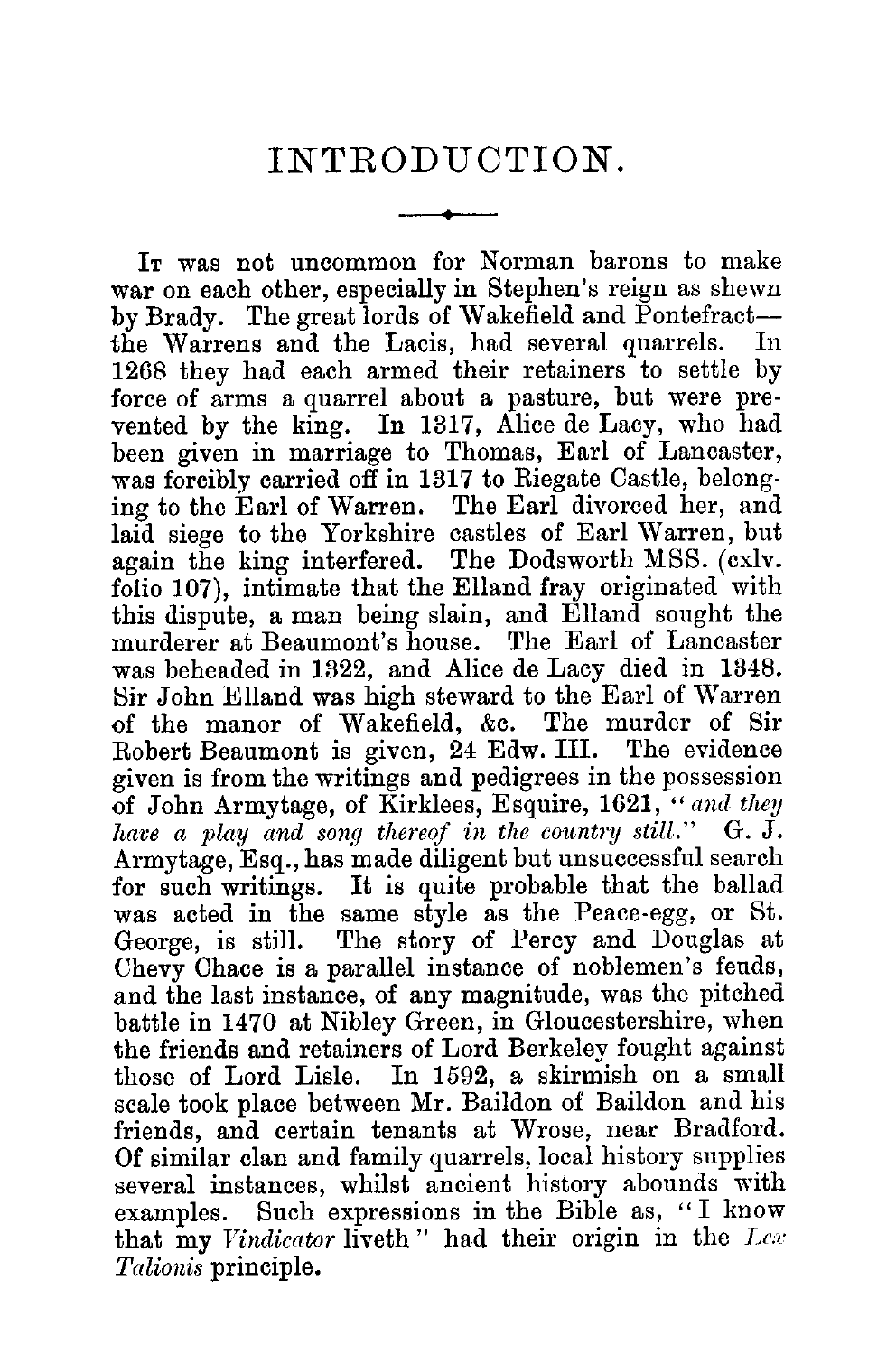The writer of the Elland ballad does not appear to have discovered the cause of the feud, see verse  $14$ ; and, besides the Warren dispute about Alicia de Lacy, the following reason has been assigned. Exley, a near neighbour to Sir John Eland had killed the knight's brother's son, and fled to Sir Robert Beaumont for safety. Compensation was given to Sir John, but the enmity continued and Sir John broke the agreement. From verse 17, we gather that Lockwood had renewed an old quarrel. John de Lockwood, according to the Wakefield Court Rolls, 35 Edw. I., was found guilty of having forcibly ejected Matthew de Linthwaite from his free tenement, and when the greave and bailiff came to take possession, he and others made an attempt to have slain them, so that they narrowly escaped with their lives. This is an indication of the character of the Lockwoods and their neighbours at that time. Another account of the origin of the Elland quarrel is that Exley happened to kill a *sister's* son of Sir John Eland's, for which he gave a piece of land to the Elands for satisfaction ; yet Sir John sought to slay him, and he fled to his kinsman Sir Robert Beaumont for protection ; on which Sir John called his retainers together, and in the night time, in the month of May, committed the triple murders. Mr. Hopkinson's manuscripts (removed from Bierley Hall to Eshton Hall,) state that besides Sir Robert Beaumont, his brother William, and the runaway Exley, were slain.

In the antiquarian collection of manuscripts belonging to Mr. Wilson, of Broomhead (sold in 1843, to Sir Thomas Phillips, probably), was a copy of the Elland Tragedy, as reported by the Rev. Joseph Hunter, F.S.A., who made a catalogue of the collection. See also Hunter's *South Yorkshire,* ii., 431.

W. Paley Baildon, Esq., has recently discovered in the Record Office, London, that a writ was sent down to Yorkshire on account of the murder of the Ellands, and therefore we may rest assured that as the account is true of the latter half of the story, the former half is equally certain. A few notes respecting the places mentioned will be found incorporated with the index; and such family notes and pedigrees as have been preserved and published are here added.